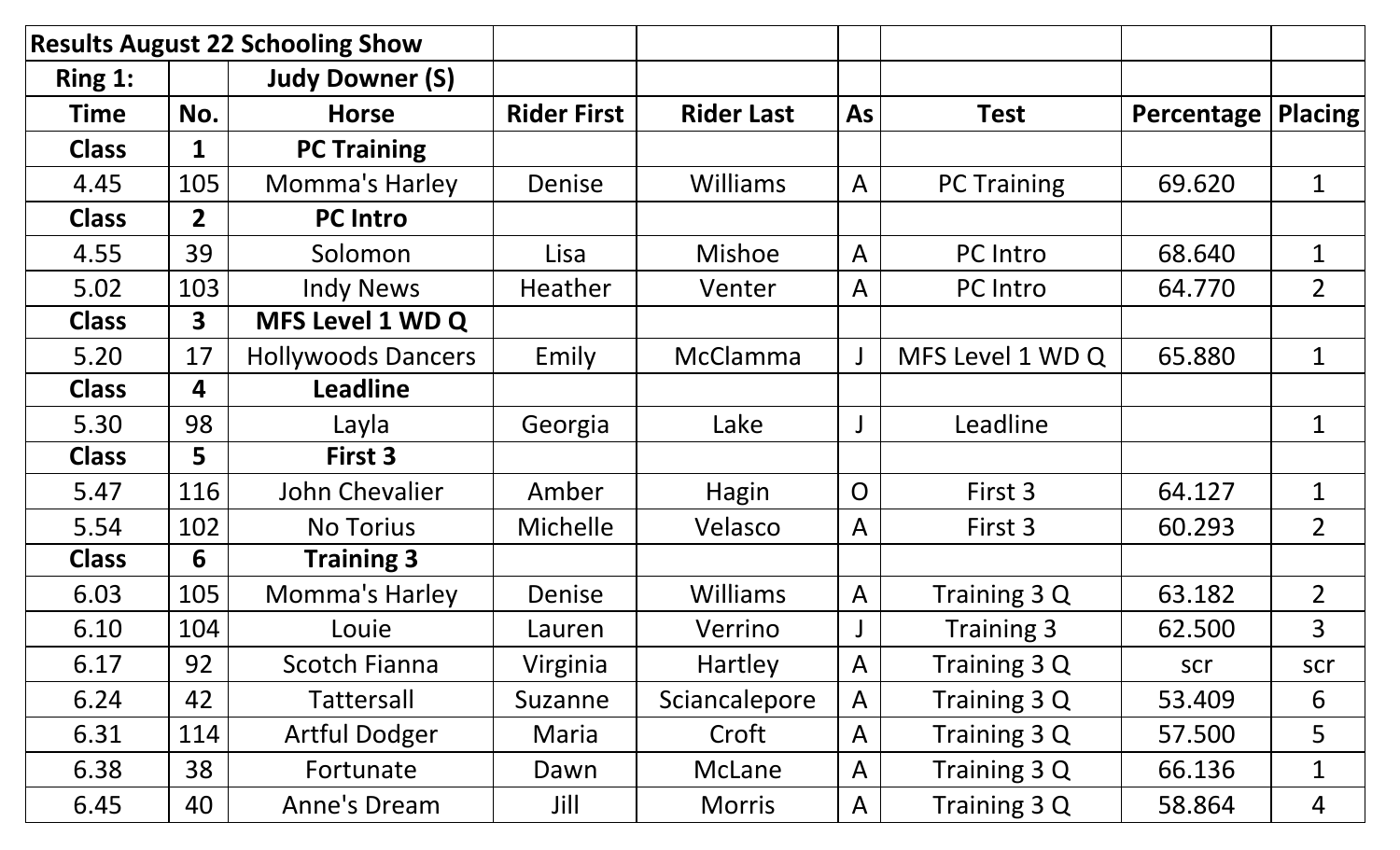| <b>Class</b> | $\overline{\mathbf{z}}$ | <b>Intro A</b>            |                 |                       |                |                   |        |                |
|--------------|-------------------------|---------------------------|-----------------|-----------------------|----------------|-------------------|--------|----------------|
| 5.40         | 111                     | <b>FR Grand Regala</b>    | Avery           | Conway                | J              | Intro A (ROT)     | 55.938 | $\overline{3}$ |
| 6.52         | 43                      | <b>Private Collection</b> | Grace           | Shankle               |                | Intro A           | 57.188 | 2 <sup>1</sup> |
| 6.59         | 113                     | <b>FR Grand Regala</b>    | Jessalynn       | <b>Bennett</b>        |                | Intro A           | 67.813 | $\mathbf 1$    |
| 7.06         | 47                      | Momma's Harley            | China           | <b>Sneed Williams</b> |                | Intro A           | 55.313 | $\overline{4}$ |
| <b>Class</b> | 8                       | Second 3                  |                 |                       |                |                   |        |                |
| 7.13         | 115                     | Nando                     | Hannah          | Grimm                 |                | Second 3          | 63.293 | $\mathbf{1}$   |
| <b>Class</b> | 9                       | <b>WD Basic 4</b>         |                 |                       |                |                   |        |                |
| 7.20         | 95                      | <b>Hollywoods Dancers</b> | Jayci           | <b>Ihlenfeldt</b>     |                | WD Basic 4 Q      | 60.882 | 3 <sup>1</sup> |
| 7.29         | 93                      | <b>Bar C Corona Burt</b>  | Abgail          | Hill                  |                | <b>WD Basic 4</b> | 65.441 | $\mathbf 1$    |
| 7.54         | 106                     | <b>KK Magic Pudden</b>    | Hannah          | <b>Williams</b>       |                | <b>WD Basic 4</b> | 62.294 | 2 <sup>1</sup> |
| <b>Class</b> | 10                      | <b>WD Level 1-3</b>       |                 |                       |                |                   |        |                |
| 8.05         | 37                      | <b>Brigasan</b>           | Emily           | <b>McClamma</b>       |                | WD Level 1-3      | 61.053 | $\mathbf 1$    |
| <b>Class</b> | 11                      | <b>WD Level 1-2</b>       |                 |                       |                |                   |        |                |
| 8.14         | 110                     | Huntin for O'Henry        | Wendy           | <b>Jeffries</b>       | $\overline{O}$ | WD Level 1-2      | 64.730 | $\mathbf{1}$   |
| <b>Class</b> | 12                      | <b>Training 3</b>         |                 |                       |                |                   |        |                |
| 8.23         | 116                     | <b>John Chevalier</b>     | Amber           | Hagin                 | $\overline{O}$ | Training 3        | 65.455 | $\mathbf{1}$   |
| 8.30         | 108                     | Toronado                  | Emily           | Young                 | $\overline{O}$ | Training 3 Q      | 60.000 | $\overline{2}$ |
| <b>Class</b> | 13                      | Third 3 Q                 |                 |                       |                |                   |        |                |
| 8.37         | 109                     | <b>Nobel</b>              | <b>Michelle</b> | Velasco               | $\mathsf{A}$   | Third 3 Q         | 63.205 | $\mathbf 1$    |
| 8.44         | 115                     | Nando                     | Hannah          | Grimm                 | J              | Third 3 Q         | 61.026 | 2 <sup>1</sup> |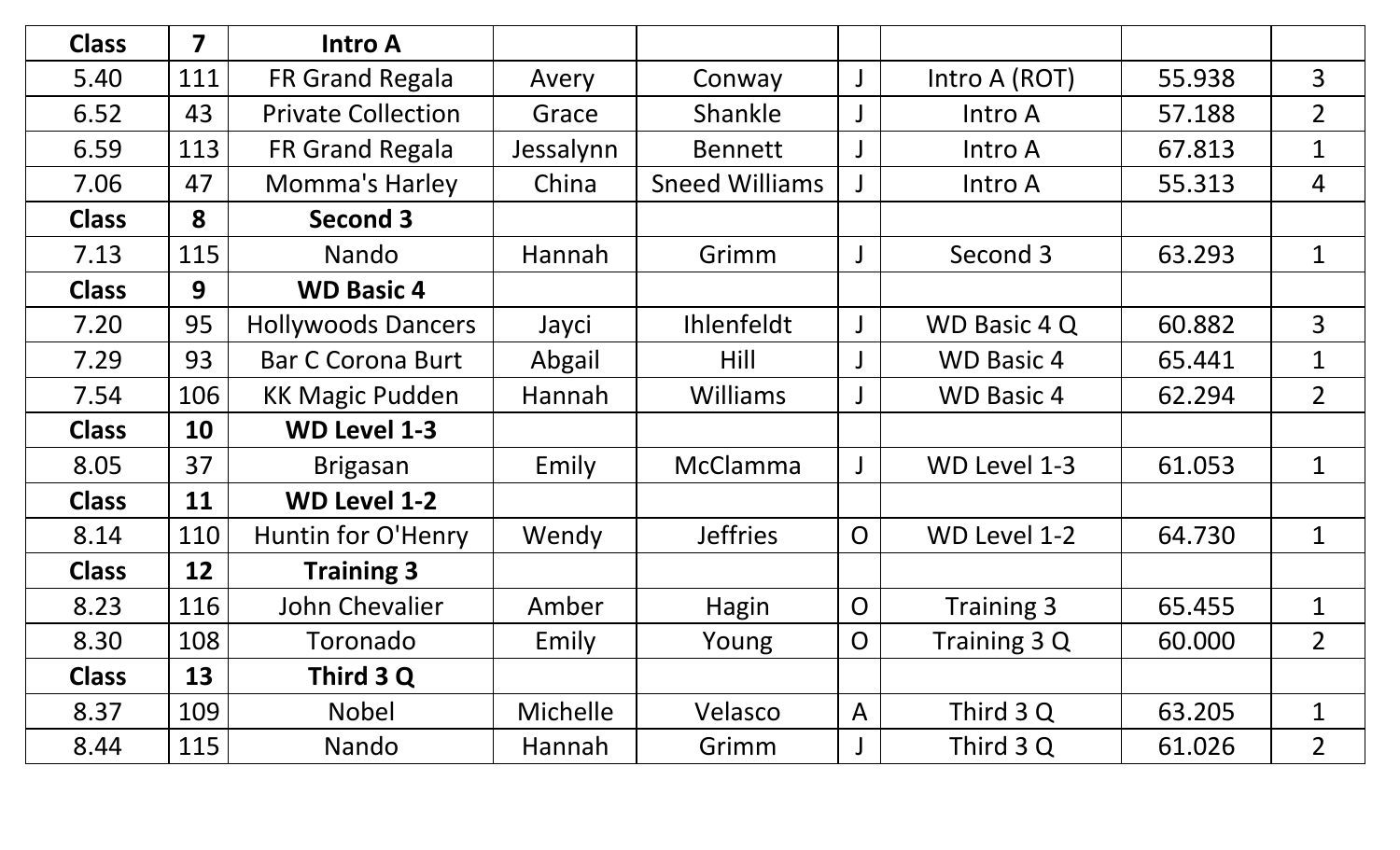| <b>Class</b> | 14  | <b>WD Intro 4</b>          |                    |                   |                |                   |            |                |
|--------------|-----|----------------------------|--------------------|-------------------|----------------|-------------------|------------|----------------|
| 8.51         | 83  | Ginger                     | Taylor             | Hammann           |                | WD Intro 4        | 65.172     | $\mathbf 1$    |
| 9.00         | 46  | Rusty                      | Pamela             | Smith             | $\mathsf{A}$   | <b>WD Intro 4</b> | 59.828     | 5              |
| 9.09         | 96  | <b>Rooster Clarksburn</b>  | <b>Brenna</b>      | Johnson           |                | WD Intro 4        | 64.310     | 2 <sup>1</sup> |
| 9.18         | 107 | <b>Duchess</b>             | Savannah           | <b>Williams</b>   |                | <b>WD Intro 4</b> | 61.724     | 4              |
| 9.27         | 95  | <b>Hollywoods Dancers</b>  | Jayci              | Ihlenfeldt        |                | WD Intro 4 Q      | 63.103     | $\overline{3}$ |
| <b>Class</b> | 15  | <b>Intro A</b>             |                    |                   |                |                   |            |                |
| 9.36         | 97  | Eden                       | Katie              | Kimball           | $\mathsf{A}$   | Intro A           | 64.063     | 2 <sup>1</sup> |
| 9.43         | 103 | <b>Indy News</b>           | Heather            | Venter            | $\overline{A}$ | Intro A           | 65.625     | $\mathbf 1$    |
| 9.50         | 101 | Leon                       | Mary               | Teter             | $\mathsf{A}$   | Intro A           | scr        | scr            |
| <b>Class</b> | 16  | First 2                    |                    |                   |                |                   |            |                |
| 9.57         | 114 | <b>Artful Dodger</b>       | Maria              | Croft             | $\mathsf{A}$   | First 2           | 56.094     | $\mathbf{1}$   |
| 10.04        | 48  | Rudger                     | Lisa               | <b>Spallone</b>   | $\mathsf{A}$   | First 2           | scr        | scr            |
|              |     |                            |                    |                   |                |                   |            |                |
| Ring 2:      |     | <b>Heather Stalker (L)</b> |                    |                   |                |                   |            |                |
| <b>Time</b>  | No. | <b>Horse</b>               | <b>Rider First</b> | <b>Rider Last</b> | As             | <b>Test</b>       | Percentage | $ $ Placing    |
| <b>Class</b> | 17  | <b>Walk</b>                |                    |                   |                |                   |            |                |
| 5.40         | 44  | <b>Private Collection</b>  | Hope               | Shankle           |                | Walk              | 65.625     | $\mathbf 1$    |
| <b>Class</b> | 18  | <b>WD Level 2-1</b>        |                    |                   |                |                   |            |                |
| 5.47         | 112 | Party at the Ritz          | <b>Barbara</b>     | Aponte            | $\mathsf{A}$   | WD Level 2-1      | 67.700     | $\mathbf 1$    |
| <b>Class</b> | 19  | Intro B                    |                    |                   |                |                   |            |                |
| 5.54         | 99  | Tis the Season             | Meghan             | Lynch             |                | Intro B           | 63.438     | 2 <sup>1</sup> |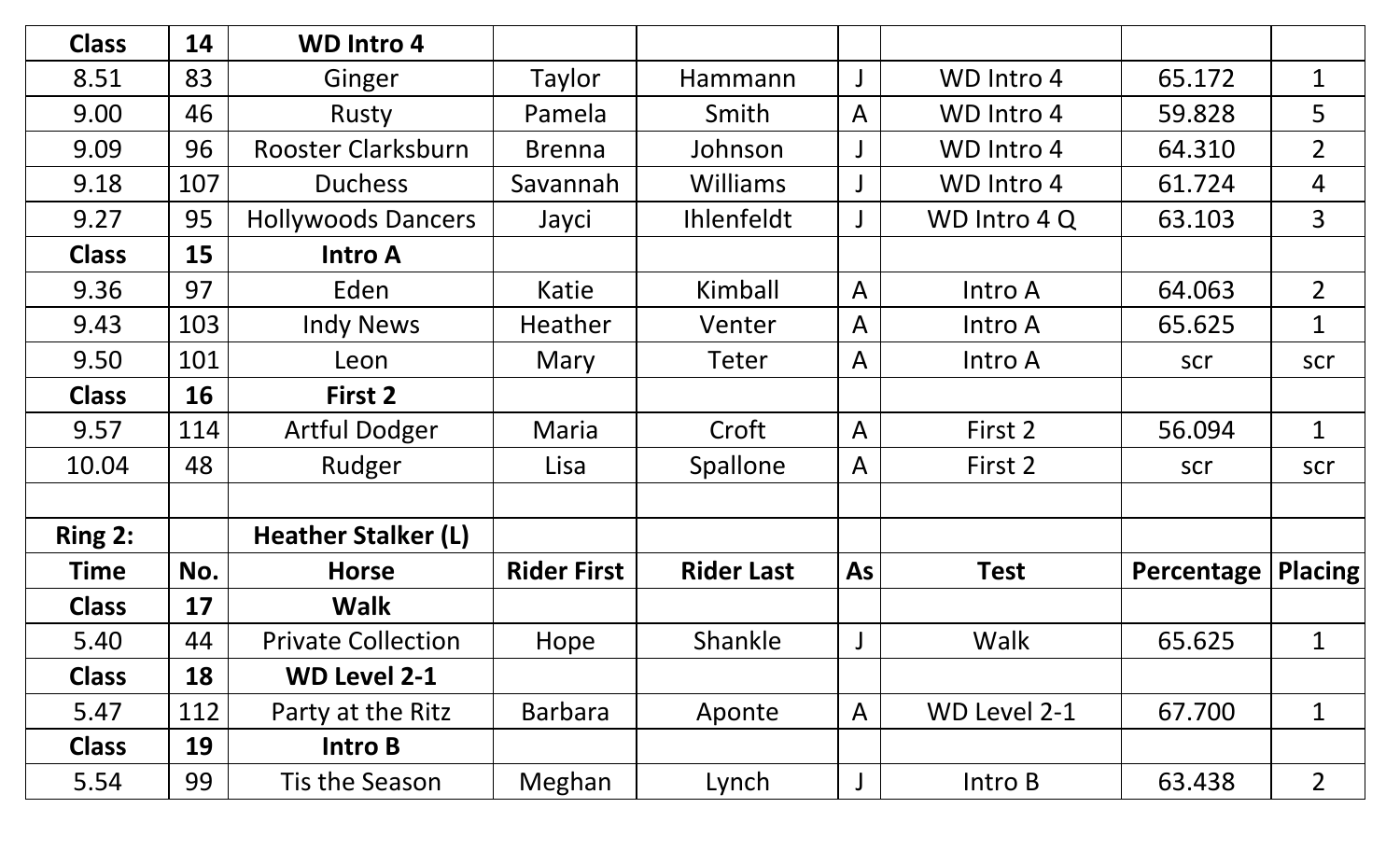| 6.08         | 113 | <b>FR Grand Regala</b>    | Jessalynn     | <b>Bennett</b>  |                | Intro B Q         | 67.500 | $\mathbf 1$    |
|--------------|-----|---------------------------|---------------|-----------------|----------------|-------------------|--------|----------------|
| <b>Class</b> | 20  | <b>WD Level 1-1</b>       |               |                 |                |                   |        |                |
| 6.15         | 110 | Huntin for O'Henry        | Wendy         | <b>Jeffries</b> | $\overline{O}$ | WD Level 1-1      | 66.486 | $\mathbf 1$    |
| <b>Class</b> | 21  | <b>WD Basic 1</b>         |               |                 |                |                   |        |                |
| 6.24         | 93  | <b>Bar C Corona Burt</b>  | Abgail        | Hill            |                | <b>WD Basic 1</b> | 62.581 | $\mathbf{1}$   |
| <b>Class</b> | 22  | <b>WD Basic 3</b>         |               |                 |                |                   |        |                |
| 6.42         | 106 | <b>KK Magic Pudden</b>    | Hannah        | <b>Williams</b> |                | <b>WD Basic 3</b> | 60.606 | $\mathbf{1}$   |
| <b>Class</b> | 23  | <b>WD Intro 3</b>         |               |                 |                |                   |        |                |
| 6.33         | 46  | Rusty                     | Pamela        | Smith           | $\mathsf{A}$   | WD Intro 3 (ROT)  | 58.958 | $\overline{3}$ |
| 6.51         | 83  | Ginger                    | Taylor        | Hammann         |                | WD Intro 3        | 68.125 | $\mathbf{1}$   |
| 7.00         | 96  | <b>Rooster Clarksburn</b> | <b>Brenna</b> | Johnson         |                | WD Intro 3        | 61.458 | $\overline{2}$ |
| 7.09         | 107 | <b>Duchess</b>            | Savannah      | <b>Williams</b> |                | WD Intro 3        | 58.333 | 4              |
| <b>Class</b> | 24  | <b>Training 1</b>         |               |                 |                |                   |        |                |
| 7.25         | 49  | Cool Zool                 | Lisa          | Spallone        | $\mathsf{A}$   | Training 1        | 65.217 | 2 <sup>1</sup> |
| 7.32         | 116 | John Chevalier            | Amber         | Hagin           | $\overline{O}$ | Training 1        | 65.000 | $\overline{3}$ |
| 7.53         | 42  | <b>Tattersall</b>         | Suzanne       | Sciancalepore   | $\mathsf{A}$   | Training 1        | 63.478 | 4              |
| 8.00         | 39  | Solomon                   | Lisa          | <b>Mishoe</b>   | $\mathsf{A}$   | Training 1        | 65.435 | $\mathbf{1}$   |
| <b>Class</b> | 25  | <b>Training 2</b>         |               |                 |                |                   |        |                |
| 8.07         | 104 | Louie                     | Lauren        | Verrino         |                | Training 2        | 62.500 | $\mathbf{1}$   |
| 8.14         | 92  | <b>Scotch Fianna</b>      | Virginia      | Hartley         | $\mathsf{A}$   | <b>Training 2</b> | scr    | scr            |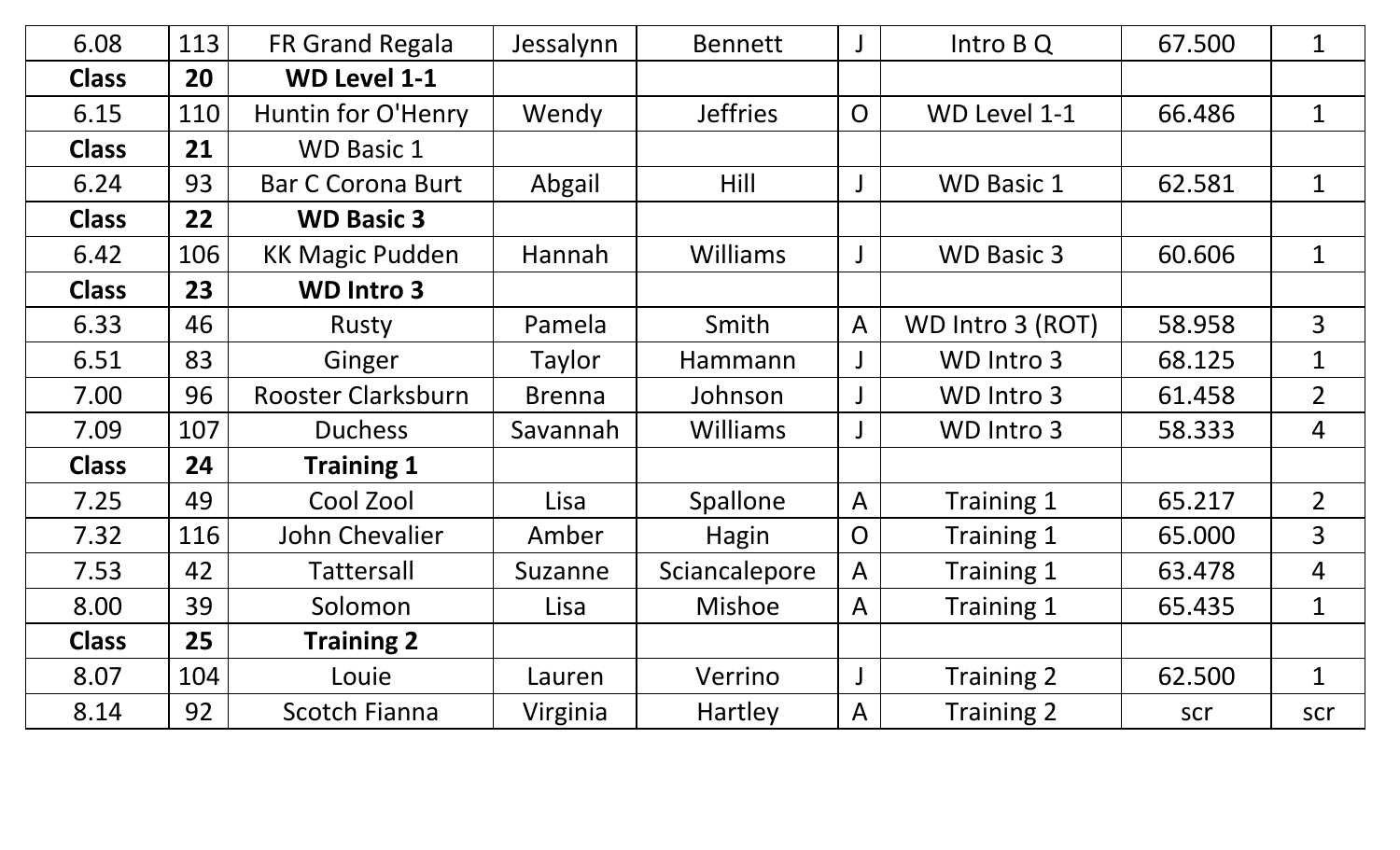| <b>Class</b> | 26  | Intro B                     |                |                 |                |                 |        |                |
|--------------|-----|-----------------------------|----------------|-----------------|----------------|-----------------|--------|----------------|
| 6.01         | 49  | Cool Zool                   | Lisa           | Spallone        | $\mathsf{A}$   | Intro B Q (ROT) | 67.500 | $\mathbf{1}$   |
| 8.21         | 97  | Eden                        | Katie          | Kimball         | $\overline{A}$ | Intro B         | 63.125 | $\overline{4}$ |
| 8.28         | 103 | <b>Indy News</b>            | <b>Heather</b> | Venter          | $\mathsf{A}$   | Intro B Q       | 63.750 | $\overline{3}$ |
| 8.35         | 101 | Leon                        | Mary           | Teter           | $\mathsf{A}$   | Intro B Q       | 57.188 | 5              |
| 8.42         | 100 | Wyndsor                     | <b>Terry</b>   | Martin          | $\overline{A}$ | Intro B Q       | scr    | scr            |
| 8.49         | 45  | <b>Bailey's Irish Cream</b> | Tammy          | Slater          | $\mathsf{A}$   | Intro B Q       | scr    | scr            |
| 9.10         | 42  | <b>Tattersall</b>           | Suzanne        | Sciancalepore   | $\mathsf{A}$   | Intro B (ROT)   | scr    | scr            |
| 9.17         | 108 | Toronado                    | Emily          | Young           | $\overline{O}$ | Intro B Q (ROT) | 64.063 | $\overline{2}$ |
| <b>Class</b> | 27  | First 1                     |                |                 |                |                 |        |                |
| 7.18         | 102 | <b>No Torius</b>            | Michelle       | Velasco         | $\mathsf{A}$   | First 1 (ROT)   | 62.593 | $\mathbf{1}$   |
| 8.56         | 48  | Rudger                      | Lisa           | Spallone        | $\mathsf{A}$   | First 1         | scr    | scr            |
| 9.03         | 94  | <b>Reason to Smile</b>      | Abigail        | Hutzler         | $\mathsf{A}$   | First 1         | 60.185 | 2 <sup>1</sup> |
| <b>Class</b> | 28  | <b>WD Level 1-4</b>         |                |                 |                |                 |        |                |
| 9.24         | 37  | <b>Brigasan</b>             | Emily          | <b>McClamma</b> | $\mathsf{J}$   | WD Level 1-4    | 65.111 | 2 <sup>1</sup> |
| 9.33         | 112 | Party at the Ritz           | <b>Barbara</b> | Aponte          | $\mathsf{A}$   | WD Level 1-4    | 68.222 | $\mathbf{1}$   |
| <b>Class</b> | 29  | Intro C                     |                |                 |                |                 |        |                |
| 9.42         | 100 | Wyndsor                     | <b>Terry</b>   | Martin          | $\mathsf{A}$   | Intro C         | scr    | scr            |
| 9.49         | 45  | <b>Bailey's Irish Cream</b> | Tammy          | Slater          | $\overline{A}$ | Intro C         | scr    | scr            |
| 9.56         | 99  | Tis the Season              | Meghan         | Lynch           |                | Intro C         | 63.750 | $\mathbf 1$    |